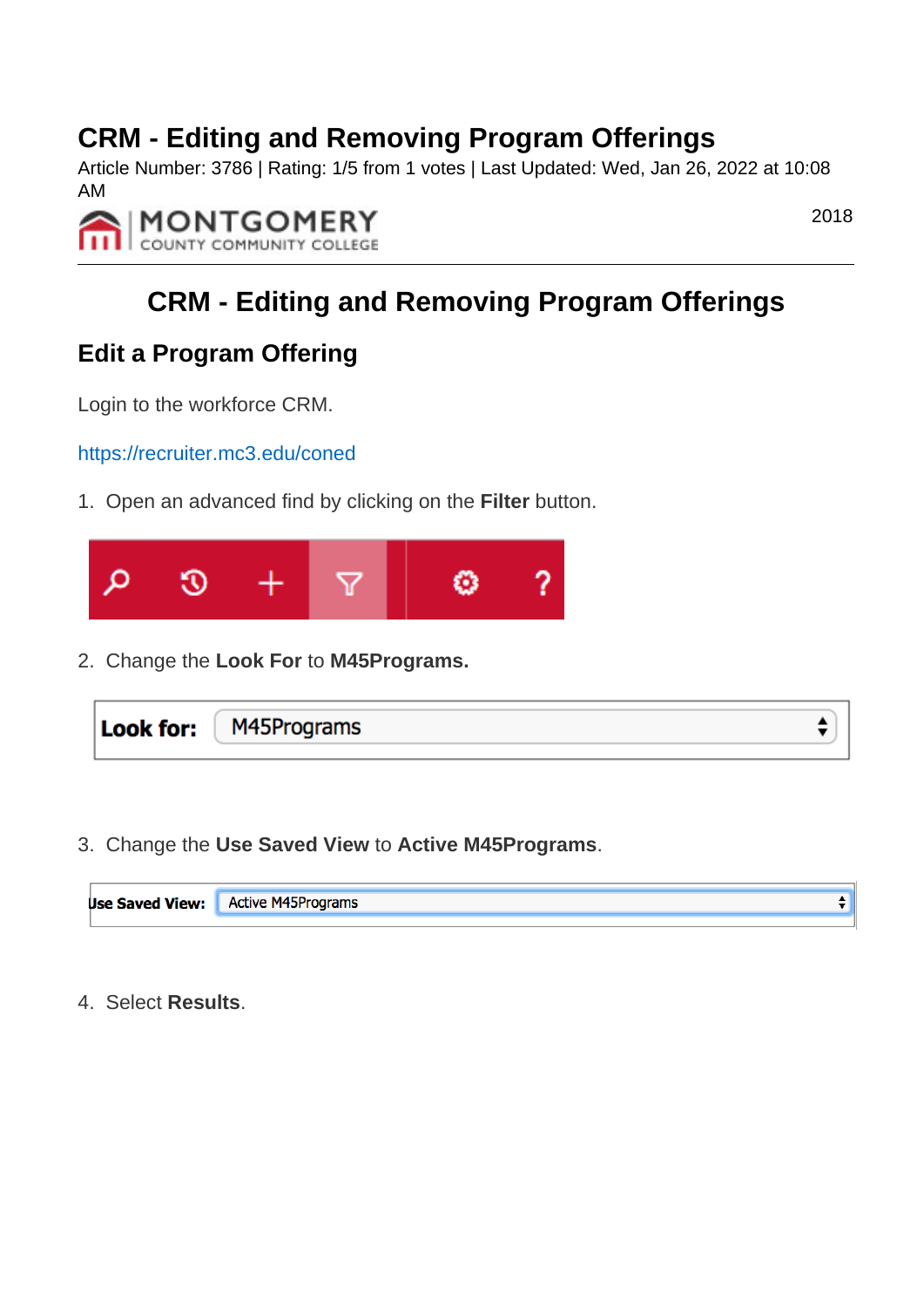| <b>FILE</b> | <b>ADVANCED FIND</b>             |                                   |                                                                           |              |                                                                                               |                                   |
|-------------|----------------------------------|-----------------------------------|---------------------------------------------------------------------------|--------------|-----------------------------------------------------------------------------------------------|-----------------------------------|
| Query       | Results<br>Saved<br><b>Views</b> | <b>TELL</b><br><b>New</b><br>Save | H Save As<br>$\mathbb{Z}$<br>Edit Columns<br>52<br><b>Edit Properties</b> | - 1<br>Clear | <b>[三 Group AND</b><br>$\left[\left(\equiv \text{Group OR}\right)\right]$<br><b>B</b> Details | ≝<br>Download Fetch<br><b>XML</b> |
|             | Show                             |                                   | View                                                                      |              | Query                                                                                         | Debug                             |

5. Notice there are duplicate options because there are two different training intents Company and Individual.

| Advanced Diagnostic Imaging Modality Education | Individual | Yes | Bernadette Debi   | 10/18/2018 3:03 PM  |
|------------------------------------------------|------------|-----|-------------------|---------------------|
| Certified Nursing Assistance                   | Individual | Yes | Lori Spiezio      | 10/17/2018 2:39 PM  |
| Computer/IT Training                           | Individual | Yes | Anil Datta        | 8/3/2017 4:26 PM    |
| Computer/IT Training                           | Company    | Yes | Anil Datta        | 8/3/2017 4:30 PM    |
| <b>Culinary Boot Camp</b>                      | Individual | Yes | Can Uslu          | 10/18/2018 12:52 PM |
| <b>Culinary ServSafe</b>                       | Individual | Yes | Can Uslu          | 10/18/2018 12:54 PM |
| <b>Drivers Training</b>                        | Individual | Yes | <b>Gary Hines</b> | 8/3/2017 4:27 PM    |
| English as a Second Language (ESL)             | Individual | Yes | Marjorie Labe     | 8/3/2017 4:36 PM    |
| <b>Healthcare Training</b>                     | Individual | Yes | Bernadette Debi   | 8/3/2017 4:26 PM    |
| Lean/Process Training                          | Company    | Yes | <b>Gary Hines</b> | 8/3/2017 4:30 PM    |
| Manufacturing and Industrial Training          | Individual | Yes | <b>Gary Hines</b> | 8/3/2017 4:25 PM    |
| Manufacturing and Industrial Training          | Company    | Yes | <b>Gary Hines</b> | 8/3/2017 4:29 PM    |
|                                                |            |     |                   |                     |

6. Select the title of the program you would like to change.

7. Enter all the fields required as denoted by the **\***.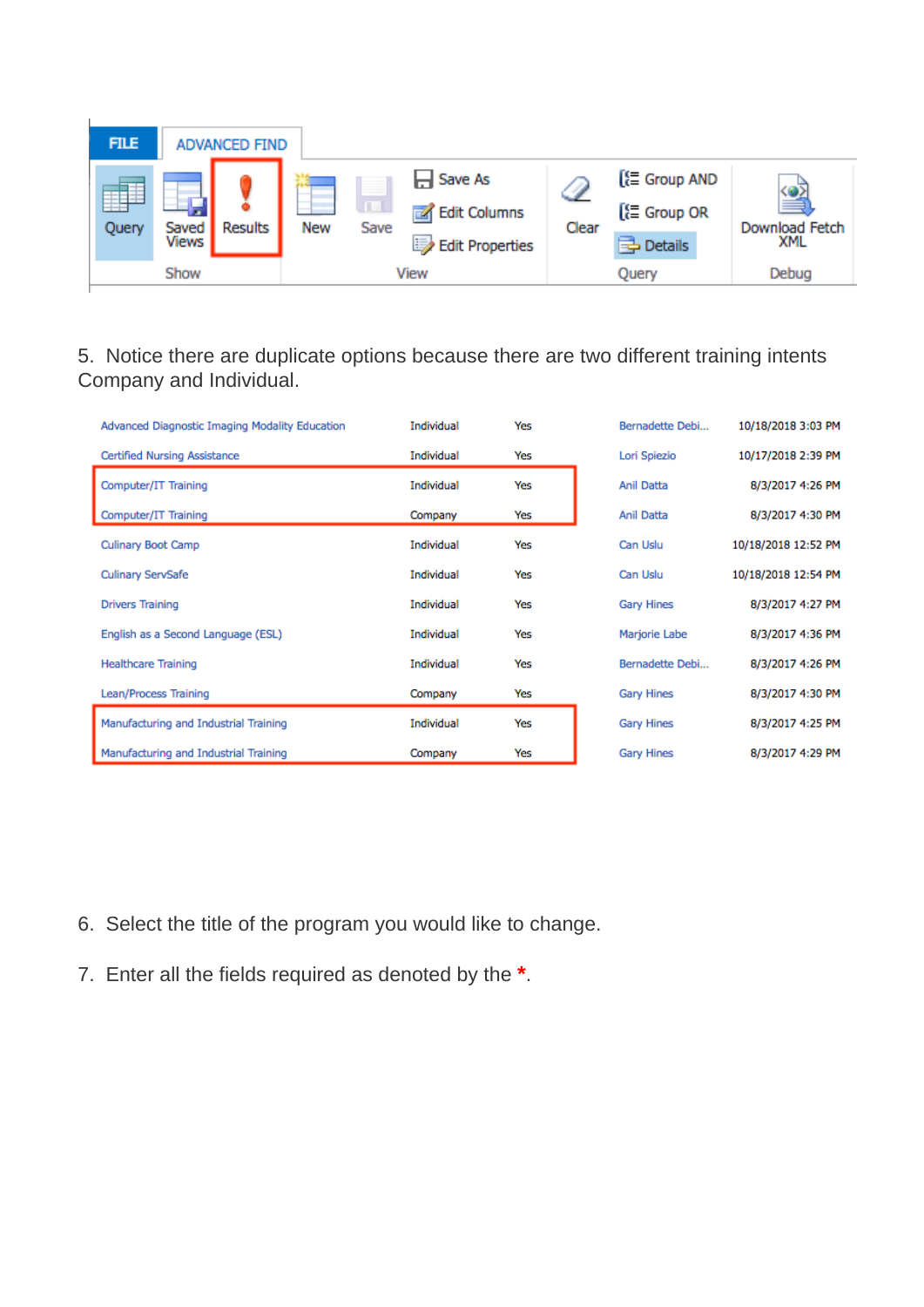

# M45 PROGRAMS : INFORMATION New M45 Programs =

## **∡General**

| Program Name*        | × | --  |                    |
|----------------------|---|-----|--------------------|
| Training Intent*     |   | --  |                    |
| Available on the We* |   | Yes |                    |
| Program Owner*       |   | --  |                    |
| Owner*               |   |     | <b>Julie Lopez</b> |

- **Program Name** is what shows to users when filling out the inquiry form.
- **Training Intent** is where the program will be shown on the inquiry form (Company or Individual).

**Note: I**f you want to program to show on both options you will need to create two programs and select each training intent.

- **Available on the Web** allows you to have a training type available for staff to use but not shown on the inquiry form.
- **Program Owner** is the staff member who is the subject matter expert on the program. The emails and phone calls will be assigned to this user.
- **Owner** can be left alone.
- 6. Select **Save and Close** when you are finished setting up the program.

#### **Remove a Program Offering**

ogin to the workforce CRM.

<https://recruiter.mc3.edu/coned>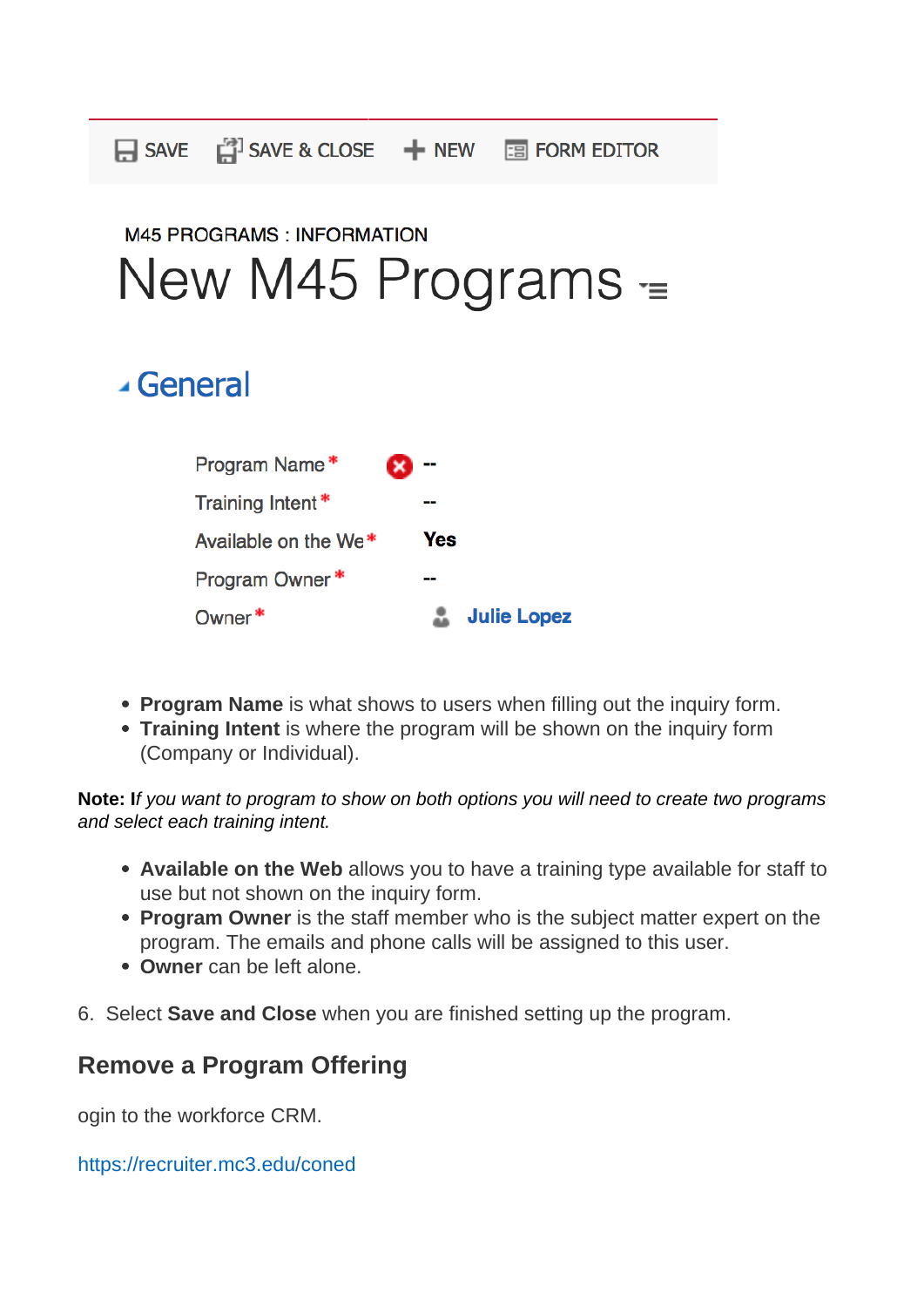1. Open an advanced find by clicking on the **Filter** button.



2. Change the **Look For** to **M45Programs.**

| <b>Look for:</b> | M45Programs |
|------------------|-------------|
|                  |             |

3. Change the **Use Saved View** to **Active M45Programs**.

| <b>Use Saved View:</b> | Active M45P<br>rdifis |  |
|------------------------|-----------------------|--|
|                        |                       |  |

4. Select **Results**.



5. Notice there are duplicate options because there are two different training intents Company and Individual.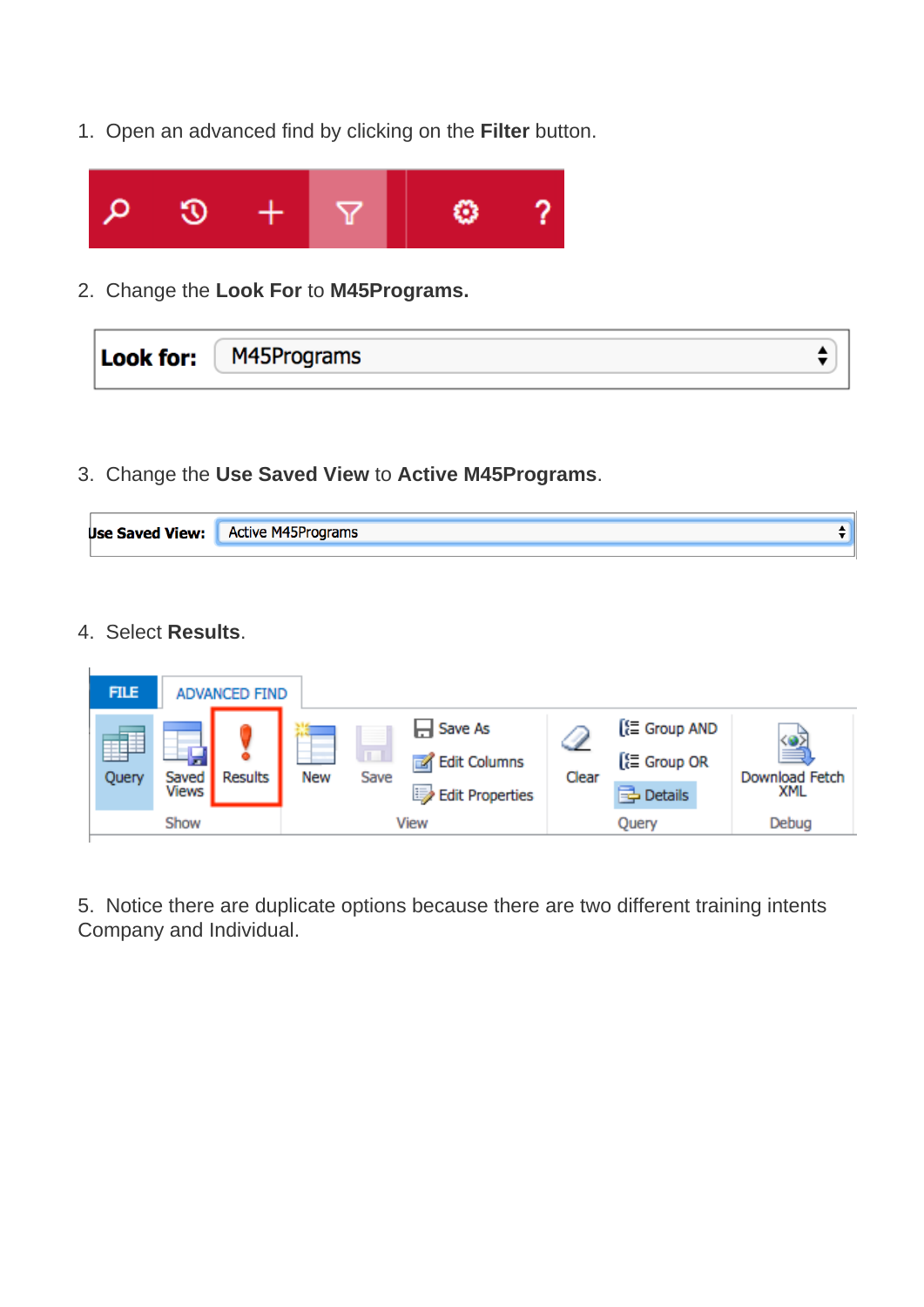| Advanced Diagnostic Imaging Modality Education | Individual | Yes | Bernadette Debi   | 10/18/2018 3:03 PM  |
|------------------------------------------------|------------|-----|-------------------|---------------------|
| Certified Nursing Assistance                   | Individual | Yes | Lori Spiezio      | 10/17/2018 2:39 PM  |
| Computer/IT Training                           | Individual | Yes | Anil Datta        | 8/3/2017 4:26 PM    |
| Computer/IT Training                           | Company    | Yes | Anil Datta        | 8/3/2017 4:30 PM    |
| <b>Culinary Boot Camp</b>                      | Individual | Yes | Can Uslu          | 10/18/2018 12:52 PM |
| <b>Culinary ServSafe</b>                       | Individual | Yes | Can Uslu          | 10/18/2018 12:54 PM |
| <b>Drivers Training</b>                        | Individual | Yes | Gary Hines        | 8/3/2017 4:27 PM    |
| English as a Second Language (ESL)             | Individual | Yes | Marjorie Labe     | 8/3/2017 4:36 PM    |
| <b>Healthcare Training</b>                     | Individual | Yes | Bernadette Debi   | 8/3/2017 4:26 PM    |
| Lean/Process Training                          | Company    | Yes | <b>Gary Hines</b> | 8/3/2017 4:30 PM    |
| Manufacturing and Industrial Training          | Individual | Yes | <b>Gary Hines</b> | 8/3/2017 4:25 PM    |
| Manufacturing and Industrial Training          | Company    | Yes | <b>Gary Hines</b> | 8/3/2017 4:29 PM    |

6. Select the title of the program you would like to remove.

| <b>FILE</b>              | <b>ADVANCED FIND</b>                           | <b>LIST TOOLS</b><br><b>M45PROGRAMS</b>                                              |                                                                                    |                        | Microsoft   Dynamics 365       |                                                              |                                    |                 |                     |                                  |                    | Julie Lopez <sup>O</sup><br>CONED $\alpha$                                       |   |
|--------------------------|------------------------------------------------|--------------------------------------------------------------------------------------|------------------------------------------------------------------------------------|------------------------|--------------------------------|--------------------------------------------------------------|------------------------------------|-----------------|---------------------|----------------------------------|--------------------|----------------------------------------------------------------------------------|---|
| È<br>New M45<br>Programs | $\frac{1}{\sqrt{2}}$<br>Edit<br>Show<br>$As -$ | √ Activate<br>p Deactivate<br>$\overline{\overline{\mathbf{m}}}$ Delete M45 Programs | နိ <sub>ု့ Mail</sub> Merge<br>$\frac{37}{28}$ Connect $\sqrt{ }$<br><b>Follow</b> | <b>Unfollow</b>        | $\tilde{\mathbf{y}}$<br>Assign | <b>3</b> Share<br>Copy a Link<br>M45Programs co Email a Link | $\blacklozenge$<br>Run<br>Workflow | Start<br>Dialog | Run                 | $\overline{\mathbf{x}}$<br>Excel | $w \equiv$<br>Word | $\frac{1}{\sqrt{2}}$<br>Export<br>Report - Templates - Templates - M45Programs - |   |
|                          | <b>Records</b>                                 |                                                                                      |                                                                                    |                        | Collaborate                    |                                                              | Process                            |                 |                     |                                  | Data               |                                                                                  |   |
| $\checkmark$             | Program Name 个                                 |                                                                                      |                                                                                    | <b>Training Intent</b> |                                | Available on the  Program Owner                              |                                    |                 | <b>Created On</b>   |                                  |                    |                                                                                  | e |
|                          |                                                | Advanced Diagnostic Imaging Modality Education                                       |                                                                                    | Individual             | Yes                            |                                                              | Bernadette Debi                    |                 | 10/18/2018 3:03 PM  |                                  |                    |                                                                                  |   |
|                          | <b>Certified Nursing Assistance</b>            |                                                                                      |                                                                                    | Individual             | Yes                            | Lori Spiezio                                                 |                                    |                 | 10/17/2018 2:39 PM  |                                  |                    |                                                                                  |   |
|                          | Computer/IT Training                           |                                                                                      |                                                                                    | Individual             | Yes                            | <b>Anil Datta</b>                                            |                                    |                 | 8/3/2017 4:26 PM    |                                  |                    |                                                                                  |   |
| $\checkmark$             | Computer/IT Training                           |                                                                                      |                                                                                    | Company                | Yes                            | Anil Datta                                                   |                                    |                 | 8/3/2017 4:30 PM    |                                  |                    |                                                                                  |   |
|                          | <b>Culinary Boot Camp</b>                      |                                                                                      |                                                                                    | Individual             | Yes                            | Can Uslu                                                     |                                    |                 | 10/18/2018 12:52 PM |                                  |                    |                                                                                  |   |

7. Click **Deactivate** on the ribbon, and the program will be removed from the inquiry form.